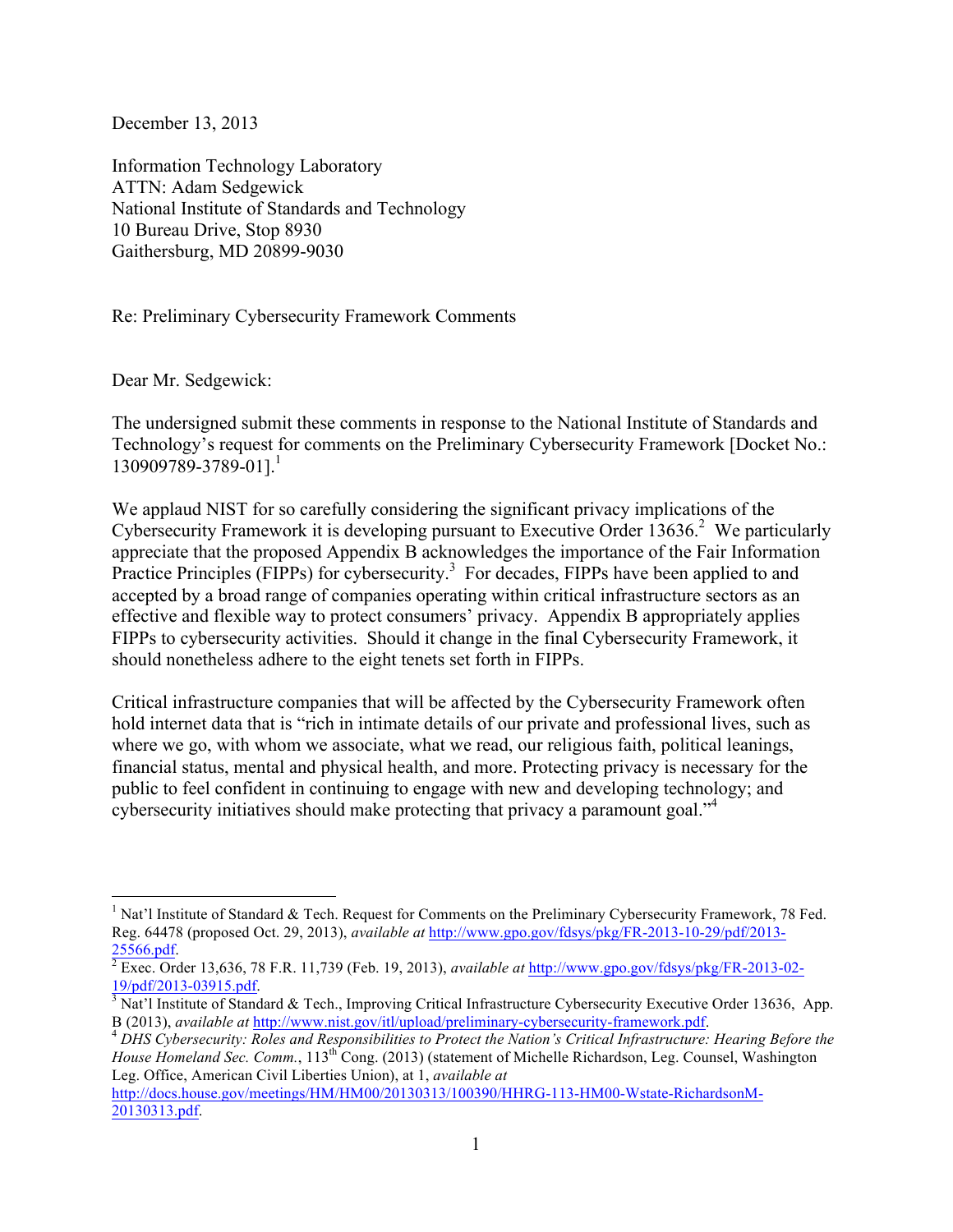Only full implementation of the FIPPs will sufficiently protect Americans' privacy and security. infrastructure company follow a comprehensive privacy and data protection policy. In brief, NIST should directly reference the eight FIPPs: Moreover, adherence to the FIPPs will promote confidence in the critical infrastructure companies that hold, and must safeguard personal information, while still ensuring that companies have the tools they need to effectively protect their networks. Using FIPPs as a baseline for privacy practices will also build a common environment where different companies that are collecting and handling the same types of Personally Identifiable Information (PII) will adhere to the same sets of privacy principles and rules. To prevent unwarranted privacy risks, NIST should recommend in Appendix B of its Cybersecurity Framework that each critical

- available a data collection policy that explains the PII that is being collected, as well as companies should prepare a public report on the types of PII collected and catalog any **Transparency:** Critical infrastructure companies should create and make publicly how it may be used, disseminated, and maintained. Additionally, on a regular basis, privacy incidents that occurred during the reporting period.
- practicable, seek consent from individuals whose PII may be collected, used, correction, and redress regarding use of PII."<sup>5</sup> • **Individual Participation:** Critical infrastructure companies should, to the extent disseminated, or maintained. To the extent practicable, critical infrastructure companies should also notify individuals whose information has been collected, used, disseminated, or maintained; and provide those individuals with "mechanisms for appropriate access,
- specific, articulated cybersecurity purposes. Critical infrastructure companies should • **Purpose Specification:** PII should be collected, used and disseminated pursuant to inform the affected individuals of the purpose of the collection, use, and dissemination of their PII.
- purposes should only store the PII that is clearly needed for cybersecurity purposes, and should not store data for longer than is necessary. Companies should set concrete • **Data Minimization:** Critical infrastructure companies that collect data for cybersecurity standards for the duration of data retention and ensure that PII is deleted after that time.
- • **Use Limitation:** Use of collected PII should not exceed the purposes set forth in the critical infrastructure company's publicly available data collection policy, or as otherwise necessary to protect the company's networks.
- collected is "accurate, relevant, timely, and complete."<sup>6</sup> Companies have a duty to ensure • Data Quality and Integrity: Critical infrastructure companies should ensure that any PII that the information collected has not been altered or destroyed in an unauthorized manner and that, to the extent practicable, affected individuals have the ability to correct inaccuracies in the PII collected and maintained for cybersecurity purposes.
- information sharing with the government and other private sector companies. • **Security:** Data collection statements and test plans should detail the security used for
- privacy policy and the Chief Information Officer (CIO) or other appropriate manager **Accountability and Auditing:** All employees should be familiar with their company's

 $\overline{a}$ 

 Security, and Privacy: Enhancing Online Choice, Efficiency, Security, and Privacy, App. A (Apr. 2011), available at 5 White House, National Strategy for Trusted Identities in Cyberspace: Enhancing Online Choice, Efficiency, http://www.nist.gov/nstic/NSTIC-FIPPs.pdf.

 $6\overline{\mathrm{Id}}$ .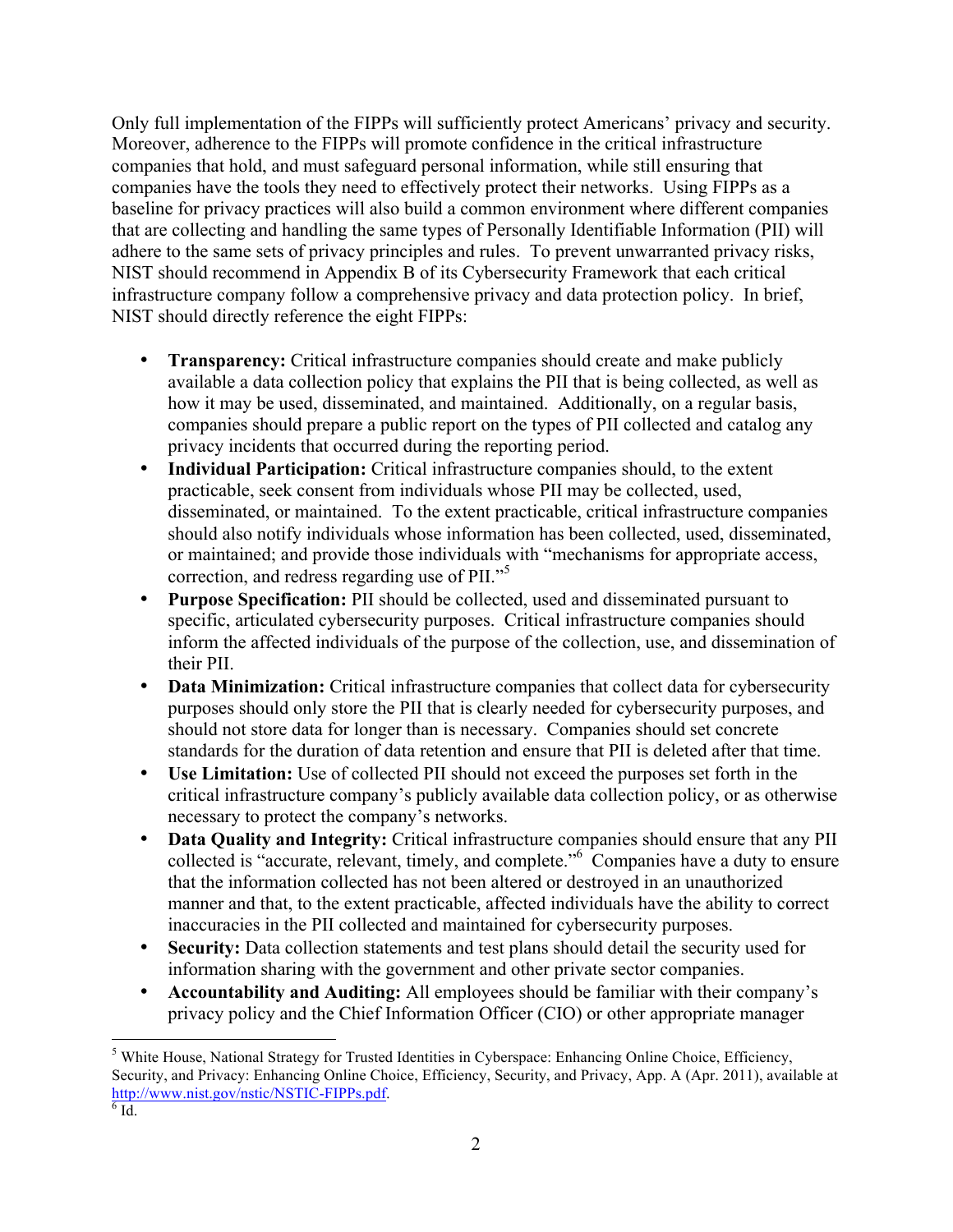should ensure that employee behavior is in line with that policy. The CIO or appropriate privacy policy is being strictly followed. Where required by law, individuals should be manager should audit employee performance on a randomized basis to ensure that the notified if their personal information is improperly accessed, used, or otherwise compromised.

 Appendix B of the Cybersecurity Framework captures these FIPPs concepts. Mapping the FIPPs contemplated in the Framework core. But, it is not the only way that FIPPs could be in Appendix B that its goal is for companies to adopt data practices that comport with the FIPPs and that NIST's articulation in Appendix B of those activities is meant to be flexibly applied. In guidance only and that NIST recognizes that some aspects of those references would apply only concepts to the elements of the Framework core, as Appendix B does, will ensure that FIPPs are accounted for and complied with as critical infrastructure companies engage in the activities incorporated in the Framework. It would, for example, be entirely appropriate for NIST to signal addition, Appendix B should explicitly state that the informational references provided are for to governmental activities (such as issuing System of Records Notices) and not to the activities of companies in the private sector.

processes that would be put in place.<sup>7</sup> However, this is inconsistent with the rest of the While we believe that some flexibility is warranted, we urge NIST to reject the invitation that it water down the role of FIPPs in the framework. Other commenters have urged NIST to adopt primarily process-based protections without adequately integrating FIPPs principles into the Framework, which envisions both processes and outcomes. Processes are adopted to reach an outcome and full application of the FIPPs principles in the Framework informs those outcomes. Because protecting individual privacy in the cybersecurity context is so important to the success of the Framework, instituting strong, FIPPs-based protections will ultimately benefit the private sector companies that adopt the Framework and will give the public confidence that they can entrust data to those companies.

 In conclusion, we urge NIST to issue a final Framework that envisions critical infrastructure the informative references that are made. Adherence to FIPPs will help ensure that companies of the PII that is used in such defense. Sincerely, companies adherence to FIPPs, and that it signal in Appendix B some flexibility with respect to can effectively defend their networks from cyberattacks and at the same time, protect the privacy

 $\overline{a}$ 

Access Advocacy for Principled Action in Government American Civil Liberties Union American Library Association Arab American Institute

 & Tech. (Dec. 5, 2013) (on file with author), *available at*   $<sup>7</sup>$  Letter from Harriet P. Pearson, Partner, Hogan, Lovells US LLP, to Adam Sedgewick, Nat'l Institute of Standards</sup> http://csrc.nist.gov/cyberframework/framework\_comments/20131205\_harriet\_pearson\_hoganlovells.pdf.